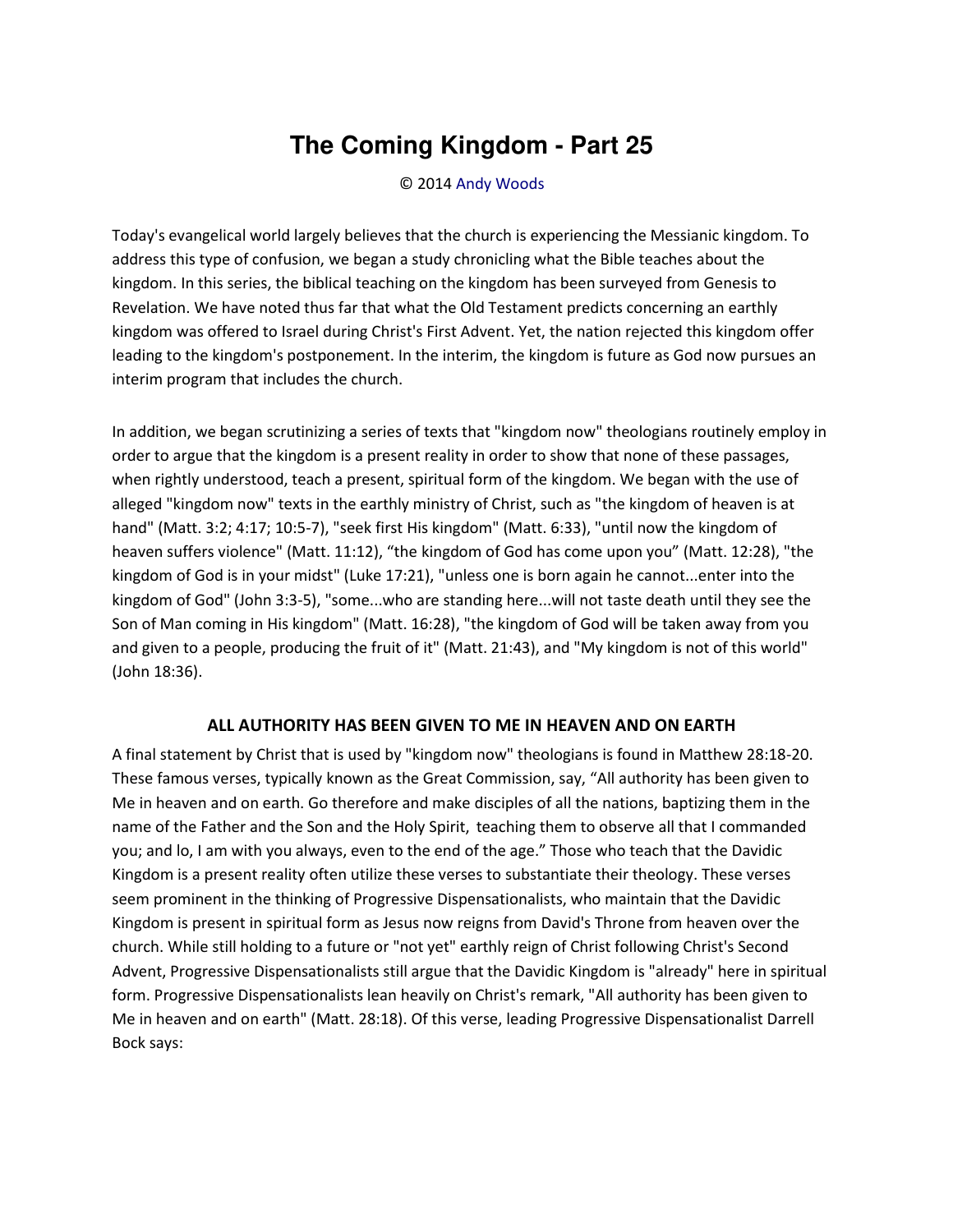The point made here is like that of Matthew 28:18, where all authority resides with Jesus, who has formed a community through which He provides spiritual blessing. This is the first stage of the kingdom program. Nonetheless, the demonstration of full authority awaits his return. $1$ 

Elsewhere Bock similarly observes:

...the biblical terminology and conceptual field (even the name Christ) show that the authority of Jesus is received now (Matthew 28:18-20...) and involves the exercise of that authority at certain key soteriological points. Jesus' executive authority in a variety of areas as shown in this listing indicates that His activity is messianic, and thus regal, not merely high priestly...If it is messianic and Davidic, then it is regal and indicates initial manifestations of Jesus' rule.<sup>2</sup>

However, for at least *five* reasons, there does not seem to be enough in this passage to construct a theology entailing a present, spiritual form of the Davidic Kingdom. *First*, the word "kingdom" (*basileia*) is absent from the context. The Gospels employ this word many times when speaking of the kingdom's nearness or its ultimate establishment (Matt. 3:2; 4:17; 10:7; 24:14; 25:34; 26:29; Luke 10:9). Thus, we might expect the use of this important term somewhere in the immediate context had it been Christ's intention to here clearly convey a present, spiritual establishment of the Davidic Kingdom.

*Second*, the present age has little in common with the prophesied Davidic Kingdom. The prophesied Davidic Kingdom will be an age when Christ will rule in perfect justice with a rod of iron (Rev. 12:5). In that day, all rebellion will be instantaneously judged (Zech. 14:16-18; Rev. 20:7-9). By contrast, what is predicted for the present Church Age is ever increasing apostasy. Second Timothy 3:1 says, "But know this, that in the last days perilous times will come.<sup>™</sup> Second Timothy 3:13 explains, "But evil men and imposters *will grow worse and worse*, deceiving and being deceived." Thus, Paul in this final letter anticipates an increasing drifting away from truth throughout the Church Age. Paul also predicted this coming apostasy in the presence of the Ephesian elders (Acts 20:29-31).

If we are now in the Davidic Kingdom, then the deplorable spiritual condition of the churches in Revelation 2-3 is inexplicable. Five of these seven churches in Asia Minor are in an apostate condition. Some may question whether it is possible that Christ's church could so depart from truth that she is no longer governed by Him. Yet this very scenario was what was transpiring within the Laodicean church (Rev. 3:14-22). Here, Christ is depicted as standing outside the door of the church, knocking on the door, and seeking re-entry (Rev. 3:20). Evangelists often explain this verse as Christ as standing outside the heart of the unbeliever, knocking on the heart, and inviting the unbeliever to become a Christian. This is not a correct representation of the verse's context. Rather, it represents a church that has so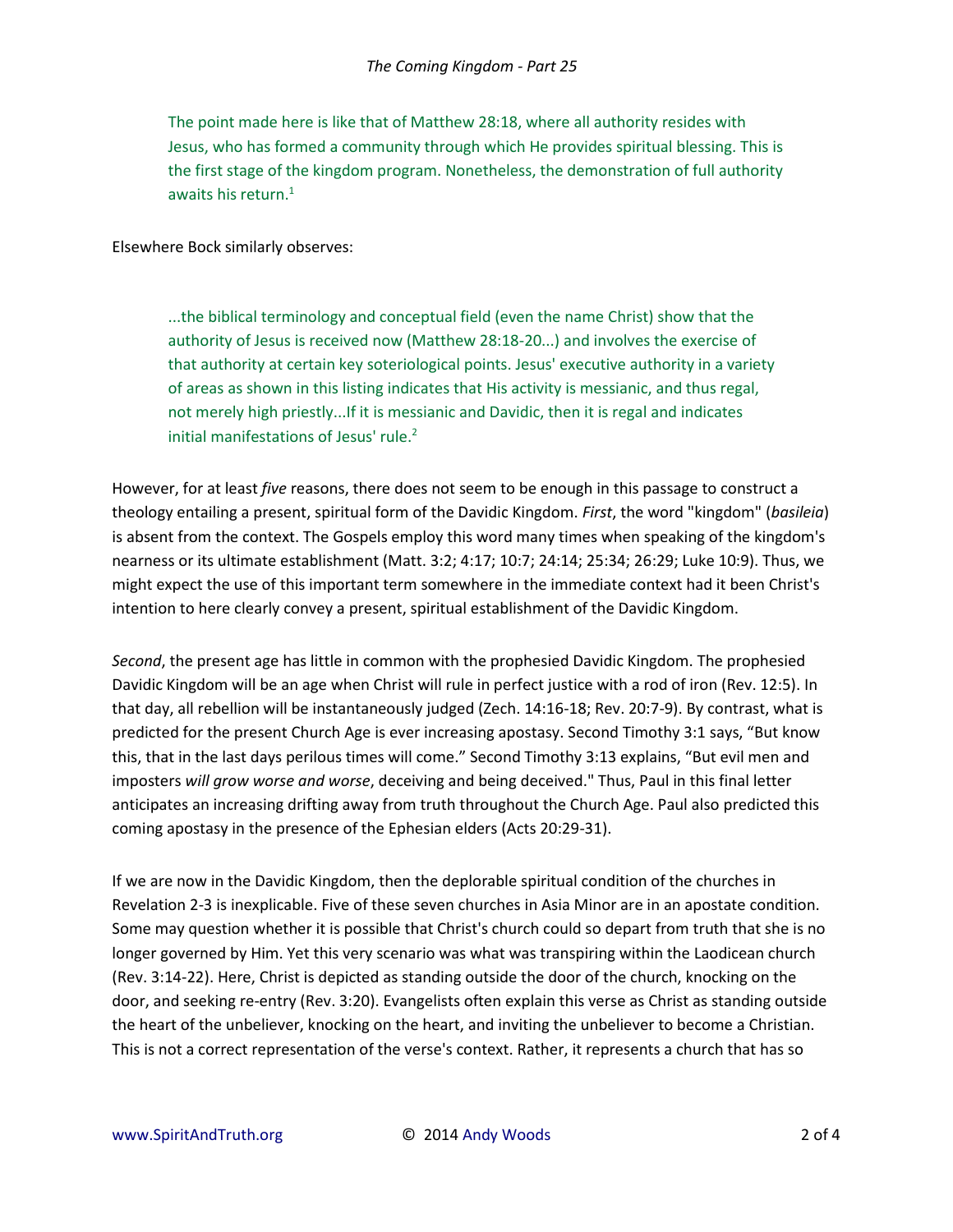apostatized from truth that Christ has been dethroned as the church's governing authority. Consequently, Christ is portrayed as standing outside the door of *His own church* seeking readmittance as ruler of *His own people*. In fact, "Laodicea" means "ruled by the people." Newell observes, "The name comes from *laos*, people, and *dikao*, to rule: the rule of the people: 'democracy,' in other words."<sup>3</sup> Do these sad realities epitomize an "already" phase of the Davidic kingdom? Is what was happening in Corinth representative of the Davidic reign? Is the carnality and immaturity that is so prevalent in the typical local church (1 Cor. 3:1-3; Heb. 5:11-14) Christ's Davidic reign? These present realities do not correspond with what David was promised concerning the Messiah ruling with a rod of iron in perfect justice (Ps. 2:9). A proper understanding of the biblical predictions concerning Church Age apostasy represents a worldview that is diametrically opposed to "kingdom now" theology. The only way "kingdom-now" theology can be defended is to ignore what the New Testament predicts and describes concerning the church's apostasy.

*Third*, as noted throughout this series, a terrestrial, geo-political element involving national Israel is always included in the Old Testament's kingdom presentation. Such an abrupt change from understanding the kingdom as encompassing this physical reality to solely a spiritual reality of Jesus reigning in the church is tantamount to hermeneutically changing horses in midstream. Why would Christ introduce such a radical transition without any in-depth commentary explaining that such a transition was underway?

*Fourth*, the mere fact that Jesus was *granted* all authority just prior to His Ascension does not mean that He was exercising this authority in a regal sense. In other words, receiving authority (Matt. 28:18) and exercising authority are two completely different things. The author of the Book of Hebrews indicates that Christ in His present session following His Ascension was not yet exercising authority in His Davidic reign when he observes, "but He, having offered one sacrifice for sins for all time, SAT DOWN AT THE RIGHT HAND OF GOD, waiting from that time onward UNTIL HIS ENEMIES BE MADE A FOOTSTOOL FOR HIS FEET" (Heb. 10:12-13). By here citing Psalm 110:1 with its inclusion of the word "until" (*heos*), the writer communicates that Christ had not yet entered the time in history when He will exercise authority over His enemies, which will be accomplished in His Davidic reign. Another commentary notes, "All authority has been given to Jesus, although He is not yet exercising all of it (Phil. 2:9-11; Heb. 2:5-9; 10:12, 13; Rev. 3:21). He will manifest this power when He returns in all His glory (Matt. 19:28; 1 Cor. 15:27, 28; Eph. 1:10)."<sup>4</sup>

*Fifth*, in context, Christ is exercising limited authority, not in His Davidic reign but rather in energizing the church to fulfill the Great Commission. Matthew 28:18 cannot be divorced from verses 19-20, which say, "Go therefore and make disciples of all the nations, baptizing them in the name of the Father and the Son and the Holy Spirit, teaching them to observe all that I commanded you; and lo, I am with you always, even to the end of the age.<sup>*"*</sup> In fact, the word "therefore" (*oun*) at the beginning of verse 19 connects verses 19-20 back to verse 18. Because Christ had been granted all authority